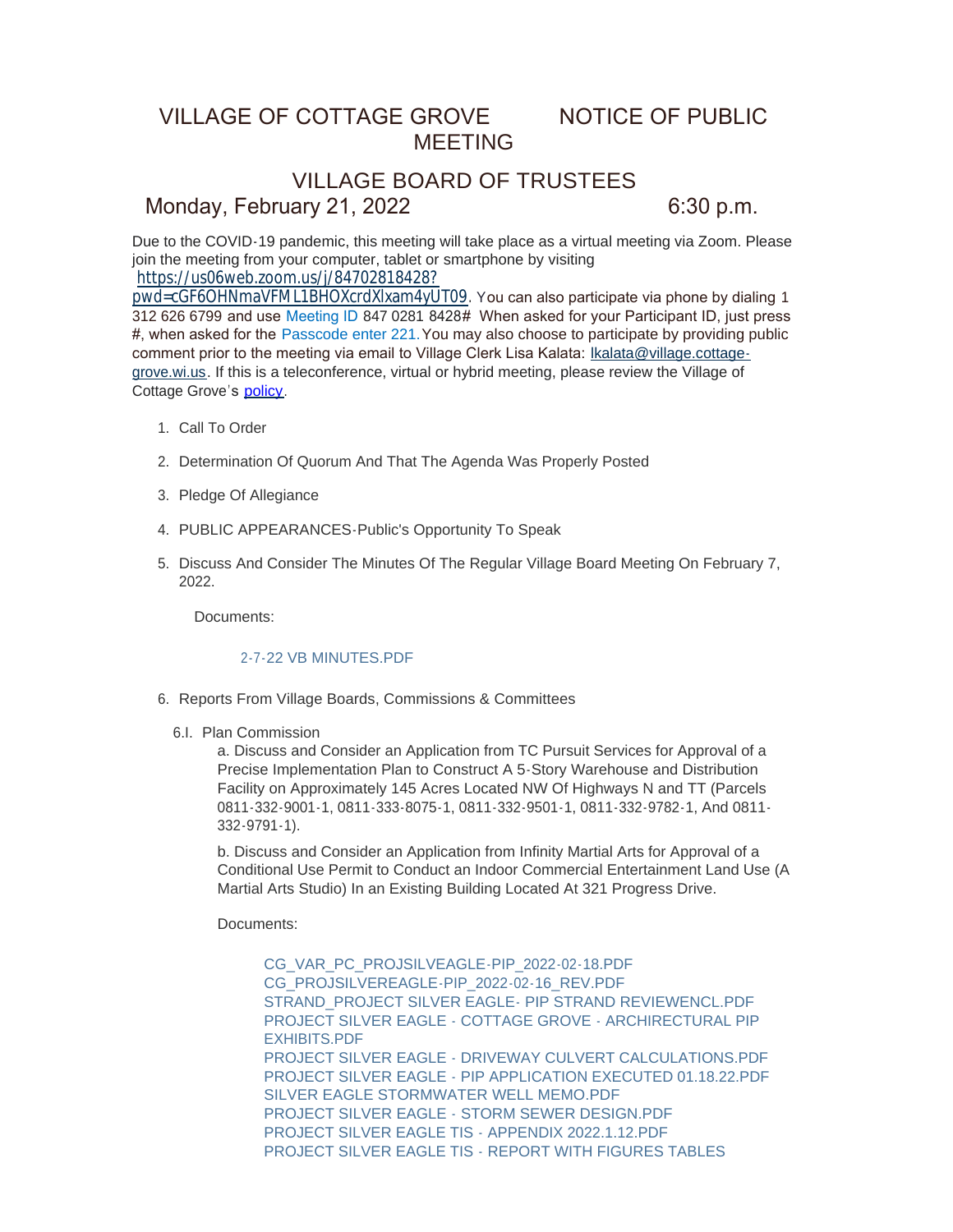2022.1.12.PDF [PROJECT SILVER EAGLE\\_LOCATION MAP.PDF](https://www.vi.cottagegrove.wi.gov/AgendaCenter/ViewFile/Item/9586?fileID=19108) [PROJECT SILVER EAGLE\\_OFFSITE IMPACTS.PDF](https://www.vi.cottagegrove.wi.gov/AgendaCenter/ViewFile/Item/9586?fileID=19109) [PROJECT SILVER EAGLE\\_VICINITY MAP.PDF.PDF](https://www.vi.cottagegrove.wi.gov/AgendaCenter/ViewFile/Item/9586?fileID=19110) [PROJECT SILVER EAGLE-PIP CIVIL SET 2022-01-19.PDF](https://www.vi.cottagegrove.wi.gov/AgendaCenter/ViewFile/Item/9586?fileID=19111) [TYPE OD-OQ-OT-OS.PDF](https://www.vi.cottagegrove.wi.gov/AgendaCenter/ViewFile/Item/9586?fileID=19112) [TYPE OF1-OW2-OW3.PDF](https://www.vi.cottagegrove.wi.gov/AgendaCenter/ViewFile/Item/9586?fileID=19113) [TYPE OF2.PDF](https://www.vi.cottagegrove.wi.gov/AgendaCenter/ViewFile/Item/9586?fileID=19114) [TYPE OF3.PDF](https://www.vi.cottagegrove.wi.gov/AgendaCenter/ViewFile/Item/9586?fileID=19115) [TYPE OT.PDF](https://www.vi.cottagegrove.wi.gov/AgendaCenter/ViewFile/Item/9586?fileID=19116) [2022-1-19 SWMP MEMO FULL.PDF](https://www.vi.cottagegrove.wi.gov/AgendaCenter/ViewFile/Item/9586?fileID=19117) [E-101L - LIGHTING SITE PLAN.PDF](https://www.vi.cottagegrove.wi.gov/AgendaCenter/ViewFile/Item/9586?fileID=19118) [M H PIP NARRATIVE 2022-01-19 FINAL.PDF](https://www.vi.cottagegrove.wi.gov/AgendaCenter/ViewFile/Item/9586?fileID=19119) [MADREP\\_IMPACTREPORT\\_2022.PDF](https://www.vi.cottagegrove.wi.gov/AgendaCenter/ViewFile/Item/9586?fileID=19120) [OAKCREEKPROP\\_EWR\\_2022-02-07.PDF](https://www.vi.cottagegrove.wi.gov/AgendaCenter/ViewFile/Item/9586?fileID=19121) [CG\\_VAR\\_PC\\_INFINITYMA\\_2022-02-17.PDF](https://www.vi.cottagegrove.wi.gov/AgendaCenter/ViewFile/Item/9586?fileID=19122) [CG\\_INFINITYMA-CUP\\_2022-02-08.PDF](https://www.vi.cottagegrove.wi.gov/AgendaCenter/ViewFile/Item/9586?fileID=19123) [INFMA\\_CUP\\_2022-01-25.PDF](https://www.vi.cottagegrove.wi.gov/AgendaCenter/ViewFile/Item/9586?fileID=19124) [02-16-22 PLAN COMMISSION AGENDA.PDF](https://www.vi.cottagegrove.wi.gov/AgendaCenter/ViewFile/Item/9586?fileID=19125)

6.II. Ad-Hoc Sustainability Committee

Documents:

## [2-8-22 SUSTAINABILITY AGENDA.PDF](https://www.vi.cottagegrove.wi.gov/AgendaCenter/ViewFile/Item/9551?fileID=18951)

6.III. Utility Commission

Documents:

# [2.9.22 UTILITY AGENDA.PDF](https://www.vi.cottagegrove.wi.gov/AgendaCenter/ViewFile/Item/9552?fileID=18952)

6.IV. Community Development Authority

Documents:

# [2022-02-14 CDA AGENDA.PDF](https://www.vi.cottagegrove.wi.gov/AgendaCenter/ViewFile/Item/9553?fileID=18953)

6.V. Library Board

Documents:

# [2.16.22 LIBRARY BOARD AGENDA.PDF](https://www.vi.cottagegrove.wi.gov/AgendaCenter/ViewFile/Item/9554?fileID=18954)

6.VI. Deer-Grove EMS Commission

Documents:

# [2-17-2022 DGEMS COMMISSION PACKET.PDF](https://www.vi.cottagegrove.wi.gov/AgendaCenter/ViewFile/Item/9555?fileID=18955)

- 7. Reports From Village Officers
	- a. Stafford Rosenbaum
		- i. Legal briefings/status updates
- 8. Communications And Miscellaneous Business